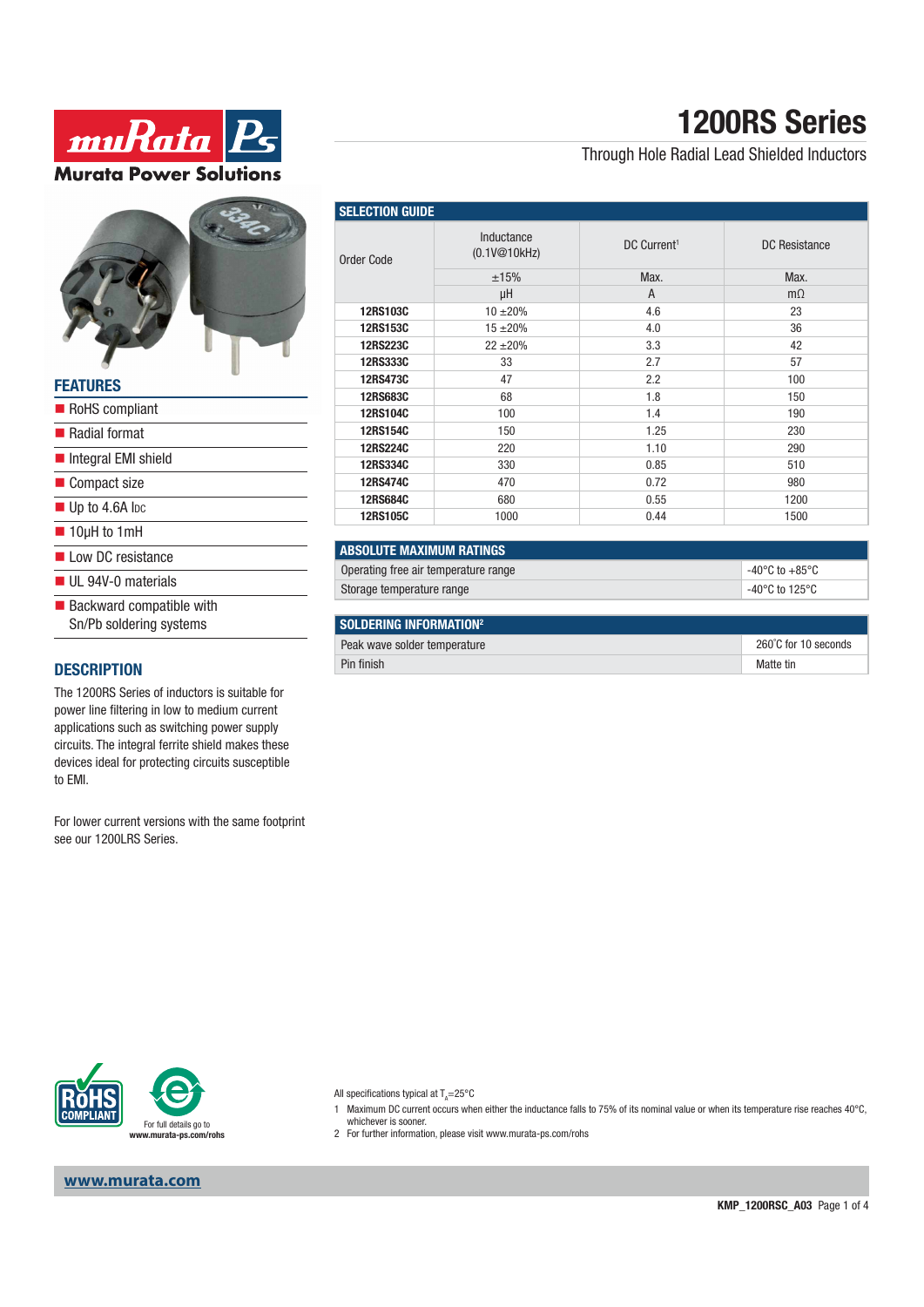## **muRata Bs** Murata Power Solutions

# **1200RS Series**

Through Hole Radial Lead Shielded Inductors



**www.murata.com**

**KMP\_1200RSC\_A03** Page 2 of 4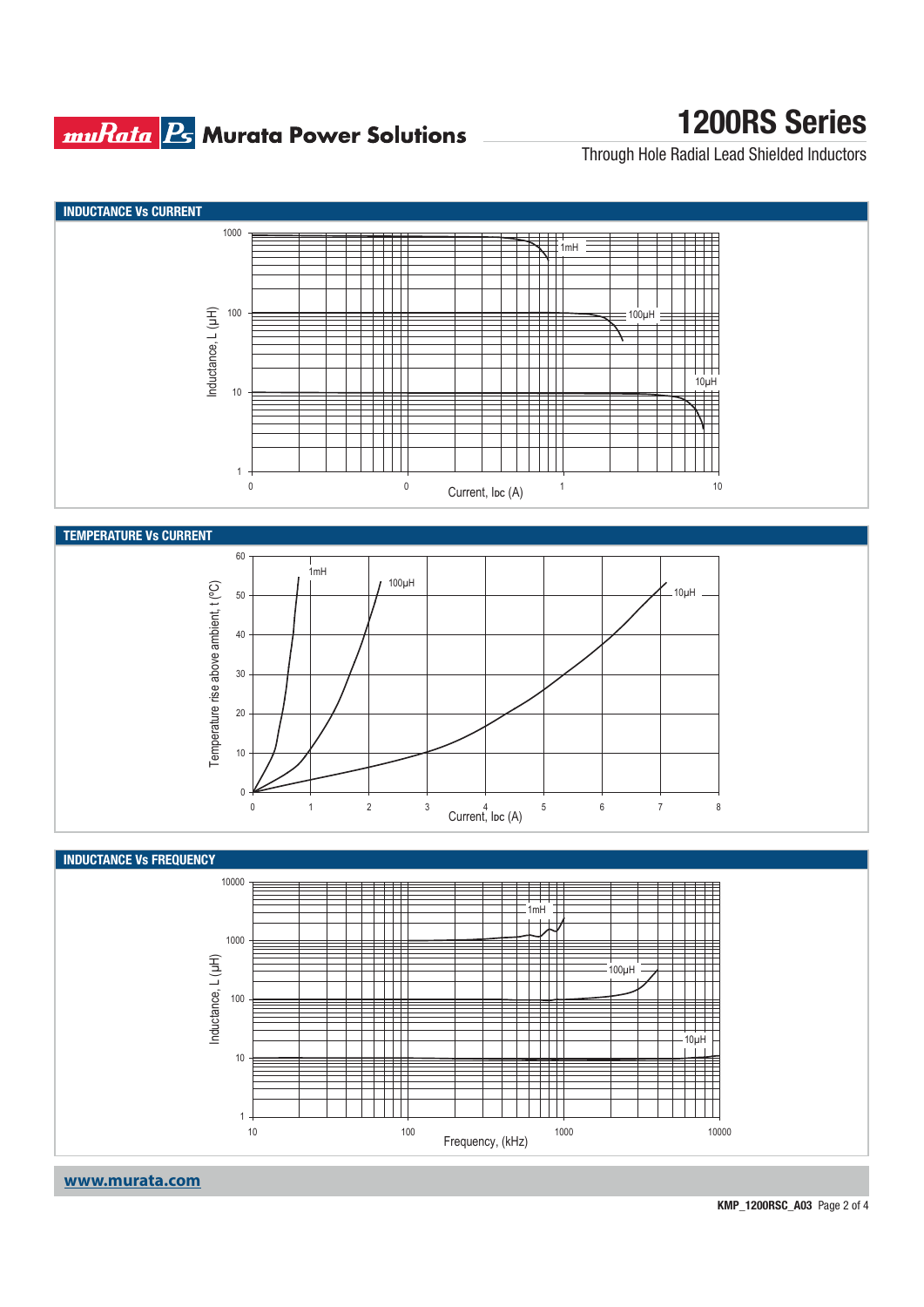## **muRata Ps** Murata Power Solutions

# **1200RS Series**

Through Hole Radial Lead Shielded Inductors